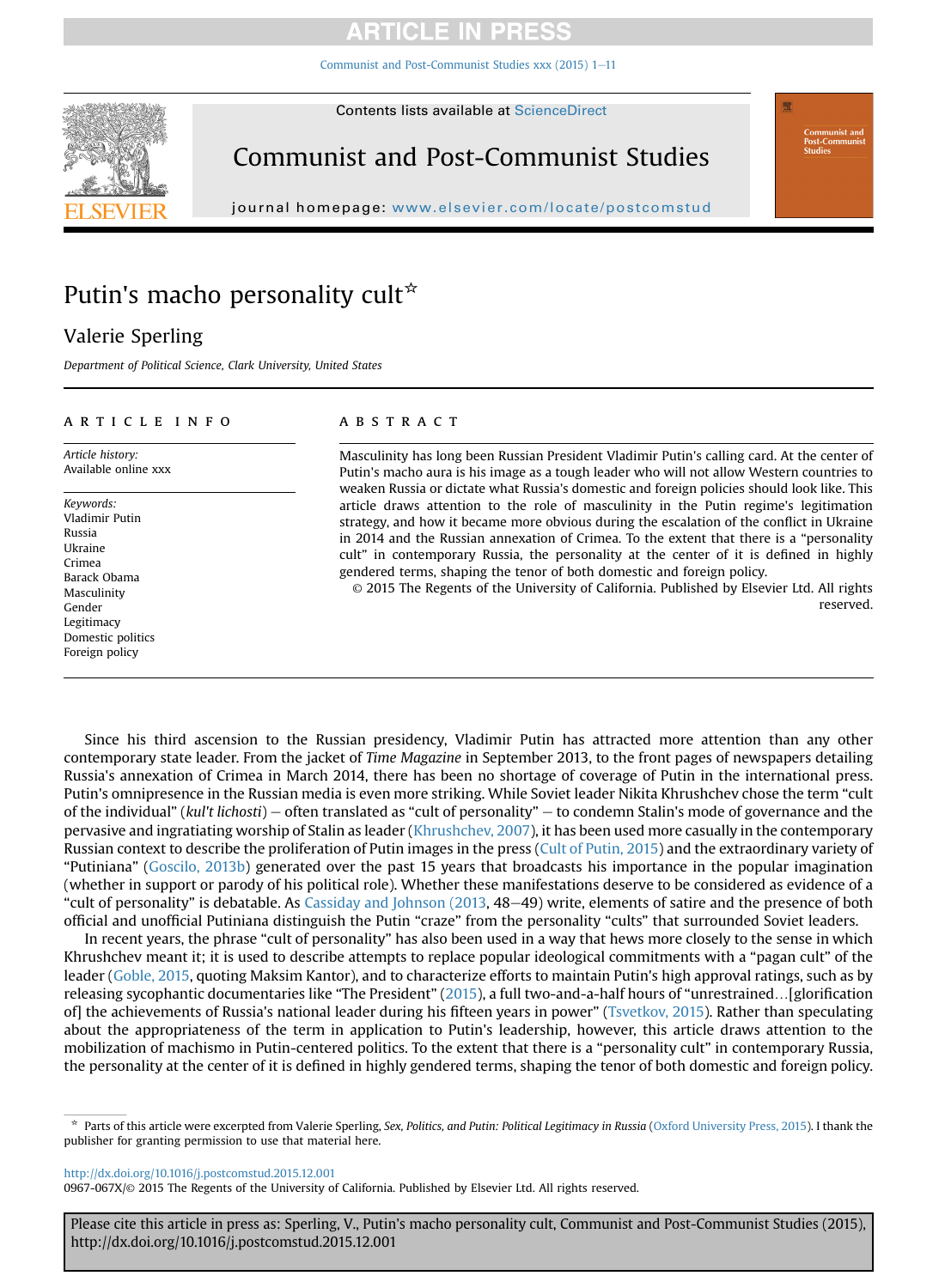#### 2 V. Sperling / Communist and Post-Communist Studies xxx (2015) 1-11

Gender is one of the most readily available and recognizable aspects of identity, which is one of the reasons that using the symbolism of masculinity works well as an aid to authority-building in the political arena. Indeed, politicians and activists often employ widely familiar cultural notions of masculinity, femininity, and homophobia (heteronormativity) as political tools in their performance of legitimacy, using gendered frames implicitly and explicitly to support their own positions and undermine those of their opponents.

In the quest for legitimacy and authority, political actors engage in all kinds of "performances" with the intention of winning the audience of attentive citizens over to their side. Regarding "formally democratic societies," cultural sociologist Jeffrey Alexander writes, "Gaining power depends on the outcome of struggles for symbolic domination in the civil sphere" [\(Alexander, 2011,](#page-8-0) 107). All politics, in that sense, is a performance aimed at accruing legitimacy in order to rely less on forceful coercion ([Alexander, 2011,](#page-8-0) 1, 89). When political actors make claims about their opponents, they hope those claims will be received as facts, whereas in reality these are largely "performative statements" that attempt "less to [describe] the world" than to "bring that world into being in the imaginations of their listeners" ([Alexander, 2011,](#page-8-0) 102). Politicians also seek to convince their audience that an improved world will result  $-$  or has resulted  $-$  from their rule, making that rule legitimate. To that end, as Alexander shows, political actors use cultural understandings to bolster their power in democratic polities as well as authoritarian regimes [\(Alexander, 2011,](#page-8-0) 89). Popular ideas about masculinity, strength, machismo, and their opposite  $$ femininity and the "weakness" typically identified with it  $-$  are among these cultural understandings.

As the editors of this special issue point out in their introduction, an exacerbation of Russian state authoritarianism and a propaganda machine to support it emerged in the wake of Ukraine's Orange Revolution in 2004 and escalated a decade later with the Ukrainian Euromaidan Revolution and the Russian annexation of Crimea. The patriotic enlistment of Putin's machismo, too, was heightened in the aftermath of the successive Ukrainian revolutions. At the center of Putin's macho aura is the celebration of Putin as a "tough guy" who stands up to the Western "liberal-fascist" enemies who are allegedly trying to weaken Russia at home and abroad. While masculinity has long been Putin's calling-card, in evidence almost immediately after his first presidential term began, that aspect of his leadership strategy became even more obvious in tandem with the escalation of the recent conflict in Ukraine. This article explores the use of gender norms (masculinity, femininity, and homophobia) as an element of Putin's rule in domestic and foreign policy. After briefly tracing the Putin-era flourishing of machismo to the Russian politics of the 1990s, I examine the construction of a macho "personality cult" around Putin. I then explore instances of gendered discourse in Putin's political legitimation strategy in domestic and foreign policy, and consider the actions of pro-Kremlin patriotic youth groups – such as Nashi (Ours) and Set' (Network) – and of other "grassroots" Putinsupporters, as an element reinforcing the surges of masculinized and patriotic nationalism in contemporary Russia.<sup>1</sup>

#### From collapse to conquest: building the macho personality cult

Putin's aggressive foreign policy, and the way that it is interwoven with a nationalism-inflected machismo, must be understood in the context of Russian domestic politics. In the 1990s, following the collapse of the Soviet regime, Russia's loss of superpower status, the introduction of commercial capitalism, and the initiation of political pluralism combined to dramatically change the way that foreign policy was packaged for the domestic population in Russia. Although the Soviet collapse meant that Russia became an independent state, the country lost its ideological raison d'être and simultaneously suffered an economic crisis, accompanied by Russians' sneaking suspicion that the Western countries advising Yeltsin's administration were out to destroy the Russian economy and access its natural resources on the cheap. Meanwhile, the end of single-party rule meant that Russia's politicians experienced newfound opportunities to try to appeal to the population, rather than simply being presented to the populace de facto by the communist party. These transformations altered the way that politics and foreign policy were pitched to the Russian populace. Unlike the Soviet period, Russia's state policies would now be discussed in public (even if still being decided upon behind closed doors). Under this new system, however, the population found little solace in the Yeltsin regime, which presided over a collapse in Russia's economic stability, military might (as witnessed by the Russian army's failure to subdue the mid-1990s rebellion in Chechnya), and international status.

Given this situation, when Yeltsin resigned at the end of 1999, leaving then-prime-minister Putin as the acting president, the population was ready for a new kind of leader. As appealing as Yeltsin had been in 1991 standing up for democracy against his communist party rivals, by the mid-1990s he had become something of a boozy embarrassment, and was widely regarded as having sold Russia out to the West. Putin, by contrast, was literally a sober leader, and the agency he had worked for and headed, the Federal Security Service (FSB, formerly the KGB), exuded an aura of strength.

By the time Putin arrived in the Russian presidency in 2000, Russia was regarded at home and abroad as weak, suffering from economic breakdown, and no longer a superpower. Both the population and the Kremlin sought to resuscitate the country's pride and international image  $-$  what [Goscilo and Strukov \(2011,](#page-9-0) 1) refer to as "rebranding the nation  $-$  and particularly its leadership," and what two Russian social scientists referred to as "remasculinizing" Russia at home and abroad [\(Riabova and Riabov, 2010](#page-9-0), 56–57). Once Putin was in power, his macho image was mobilized as a public relations tool, broadcasting both his legitimacy and Russia's strength. As [Wood \(2011\)](#page-10-0) notes, the public relations campaign accenting Putin's macho status kicked off during his last few months as prime minister under Yeltsin in late 1999, and was associated from the

<sup>&</sup>lt;sup>1</sup> To find the material for this article, I explored the websites of pro-Kremlin patriotic youth organizations and news reports about Putin's foreign and domestic policy, analyzing the materials through a gendered lens.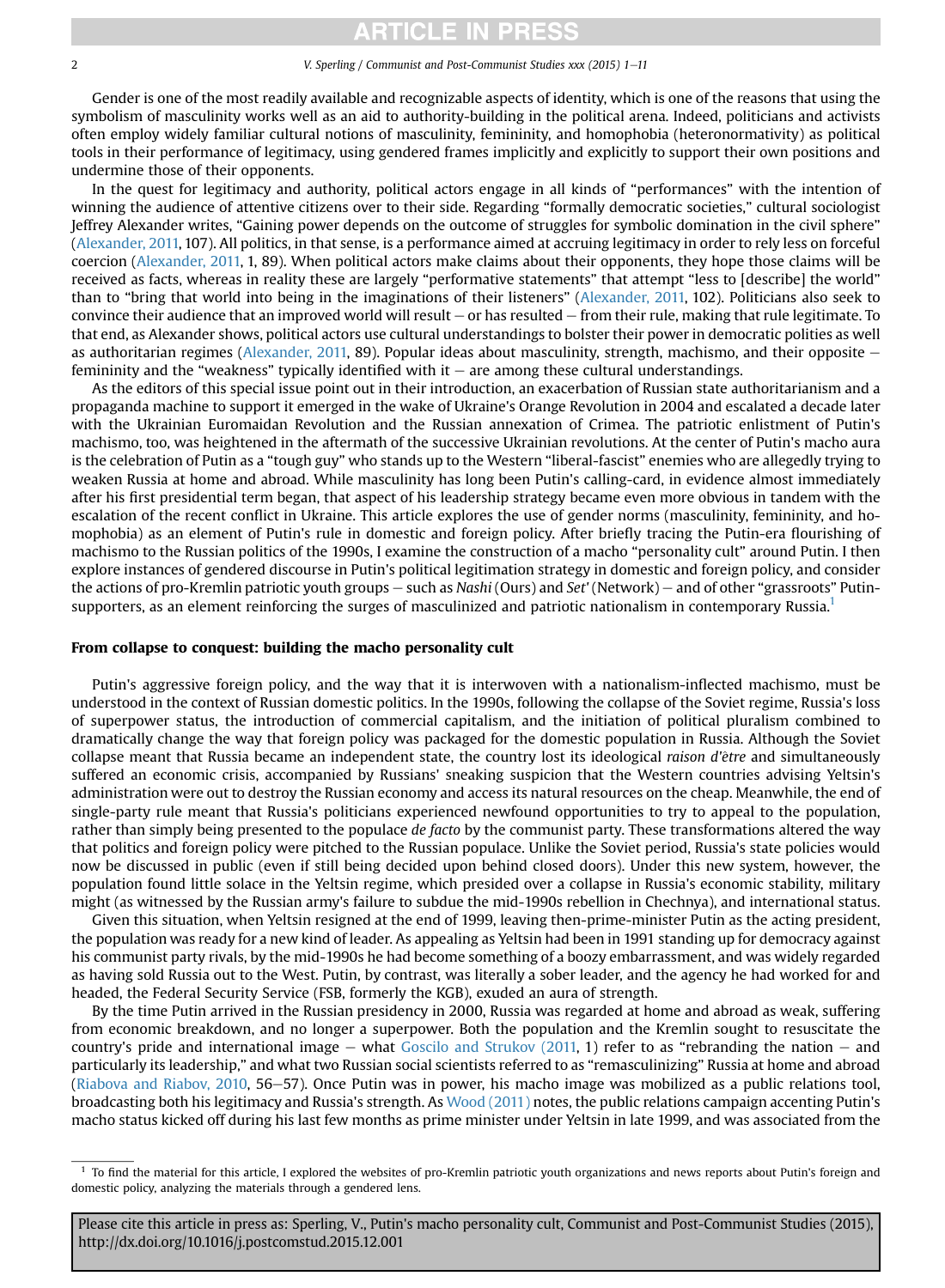start with militarism, itself tightly linked to masculinity. Photos of Putin's flight in a fighter jet in October 1999 while visiting a military base in southern Russia symbolized this effort.

As Putin settled into the first term of his presidency, the machismo campaign accelerated and expanded. By 2002, the Putin "manly man" brand was visible and audible in the Russian pop song, "A Man Like Putin." Performed by a female duo who endorsed Putin as a politician and as an "ideal man," the song rose to the top of Russia's pop charts and became a "propaganda song" often heard at state-sponsored pro-Putin rallies [\(Bloom, 2013](#page-8-0)). The chorus of this catchy ditty featured a frustrated woman in search of a man like Putin, "full of strength," a non-drinker, who would neither abuse nor abandon her ([Takogo ak](#page-10-0) [Putin/One Like Putin, English Subs, 2008\)](#page-10-0). As Putin remained in office as a two-term president, and then as prime minister for a term, followed by a third stint in the presidential seat, the singers got their wish. Putin seemed unlikely to vacate his position of power; desertion was not on the horizon.

By the mid-2000s, the Kremlin was regularly releasing images that reinforced Putin's reputation as a reliable and desirable state leader. Whether it was footage of Putin "saving" a crew of journalists from a Siberian tiger by shooting it with a tranquilizing dart ([Putin Saves TV Crew from Siberian Tiger, 2008\)](#page-9-0), a photo shoot of Putin enjoying a shirtless fishing or horseback riding trip [\(Druszinin, 2013](#page-9-0)), an image of Putin zooming around a track behind the wheel of a Formula One racing car ([Vladimir Putin: F1 Driver, 2010](#page-10-0)), or hurling his martial arts opponents to the ground ([Schwirtz, 2008](#page-9-0)), Putin was being pitched to the public in strongly gendered terms that relied on the idea of masculinity. As his time in office wore on, Putin was increasingly portrayed by his public relations team and his supporters as a strong, decisive, tough, and manly leader, successfully defending Russian national interests at home and abroad.

This image of Putin, with its emphasis on physical masculinity, was not created accidentally. It is widely accepted that Putin's image is controlled by Kremlin image-makers. Their task is to ensure that Putin's public relations efforts target specific groups within his domestic audience, portraying him "as the ultimate Russian action man, capable of dealing with every eventuality" ([Hill and Gaddy, 2012,](#page-9-0) 5). As [Fiona Hill and Clifford Gaddy \(2012,](#page-9-0) 4) note, each of these stunts or "performances" is "based on feedback from opinion polls suggesting the Kremlin needs to reach out and create a direct connection to a particular group among the Russian population."

Putin's political makeover was reportedly the invention of Kremlin ideologist Vladislav Surkov, who was in charge of "the transformation of the president's visage into a savior-of-Russia icon, gargantuan and granite-faced, gazing from billboards, television screens, and newspapers throughout Moscow" ([Steve LeVine, 2009](#page-9-0), 34). As an example of the ensuing public relations campaign promoting Putin's body, in 2007, the national newspaper Komsomolskaia Pravda published a series of photos of Putin on his fishing trip with the prince of Monaco, followed by an article titled "Become Like Putin," containing advice for civil servants and elected officials on how to exercise in order to achieve a Putinesque physique [\(Danilova, 2007\)](#page-9-0). [Borenstein](#page-9-0)  $(2007, 226-227)$  $(2007, 226-227)$  similarly attributes the success of Putin's "brand" to the "political handlers... $[who]$  created the image of a tough no-nonsense 'man's man' who was sober, athletic and decisive," by contrast to his predecessor. The top-down plan, labeled "Project Putin" by Putin's deputy campaign manager, which aimed to re-consolidate power in the Kremlin "starting with the election of an unknown secret police chief" into Russia's presidency, had machismo as a centerpiece ([Baker and](#page-8-0) [Glasser, 2005,](#page-8-0) 6). As [Helena Goscilo \(2011,](#page-9-0) 40) has pointed out, photographers perpetually trailed Putin as he went about the travels obligatory to his official position, as well as on "vacations in Siberia, where a bare-chested Putin fishing, riding, and climbing trees became immortalized as a sexual commodity when snapshots of his leisurely self-flooded the Internet." These pictures – along with women's fawning expressions of love and desire for Putin as reported in the media – reinforced the "sexualization" of Putin's image. By the end of his second presidential term, Putin was regarded as the "post-Soviet exemplar of seductive, reassuring virility" [\(Goscilo, 2011,](#page-9-0) 40; [Goscilo, 2013a\)](#page-9-0).

While some of Putin's displays of muscles and bravery may have been intended to appeal to the female population, a male politician's "manly" image can also be enhanced by portrayals of attractive young women's support for him. A number of cultural productions, many of which were likely backed by pro-Putin, regime-supported groups like Nashi, though that financial support is difficult to trace ([Sperling, 2015,](#page-10-0) 98–99), thus asserted Putin's sex appeal indirectly, by highlighting Putin as the object of attention of traditionally feminine, attractive young women, and thereby reinforcing his masculine and heterosexual status. This began most dramatically in October 2010, when twelve female students and alumni of Moscow State University's prestigious journalism department published a calendar featuring photos of themselves in lingerie, each woman suggesting herself as a potential lover for Mr. Putin [\(Potupchik, 2010\)](#page-9-0). This was not only a personal gift for then-primeminister Putin, but was also sold in stores. In a similar vein, in July 2011 a group called Putin's Army announced an "I'll Rip [It] for Putin" contest with a video that got over 2.5 million hits. The clip concluded with a cleavage-boasting young woman ripping her tank top down the middle, while asking, "What are you prepared to do for your president?" ([Porvu a](#page-9-0) [Putina!, 2011\)](#page-9-0). In October of that year, Putin's Army continued its activity by filming a video for Putin's fifty-ninth birthday. Promising that their birthday gift would be "the sweetest," a handful of women wearing only underpants and white button-down shirts were shown baking their idol a chocolate birthday cake (decorated with a heart) while squirting whipped cream into their mouths ([ArmiaPutina, 2011](#page-8-0)).

Nor did pro-Kremlin activists let Putin's sixtieth birthday pass without a new proclamation of young women's love for the president. In early October 2012, the United Russia party's youth wing, Molodaia Gvardiia (Young Guard), produced a video for the occasion featuring attractive young women mimicking a variety of Putin's manly exploits (flying a fighter jet, playing icehockey, and scuba diving for "ancient" pottery). In each setting, the women's femininity was exaggerated, and most of them were shown receiving a text message from Putin ("The Very One") while carrying out their feats. The final scene, over the strains of "Blueberry Hill" (which Putin had sung at a celebrity fundraiser two years earlier), showed all the women standing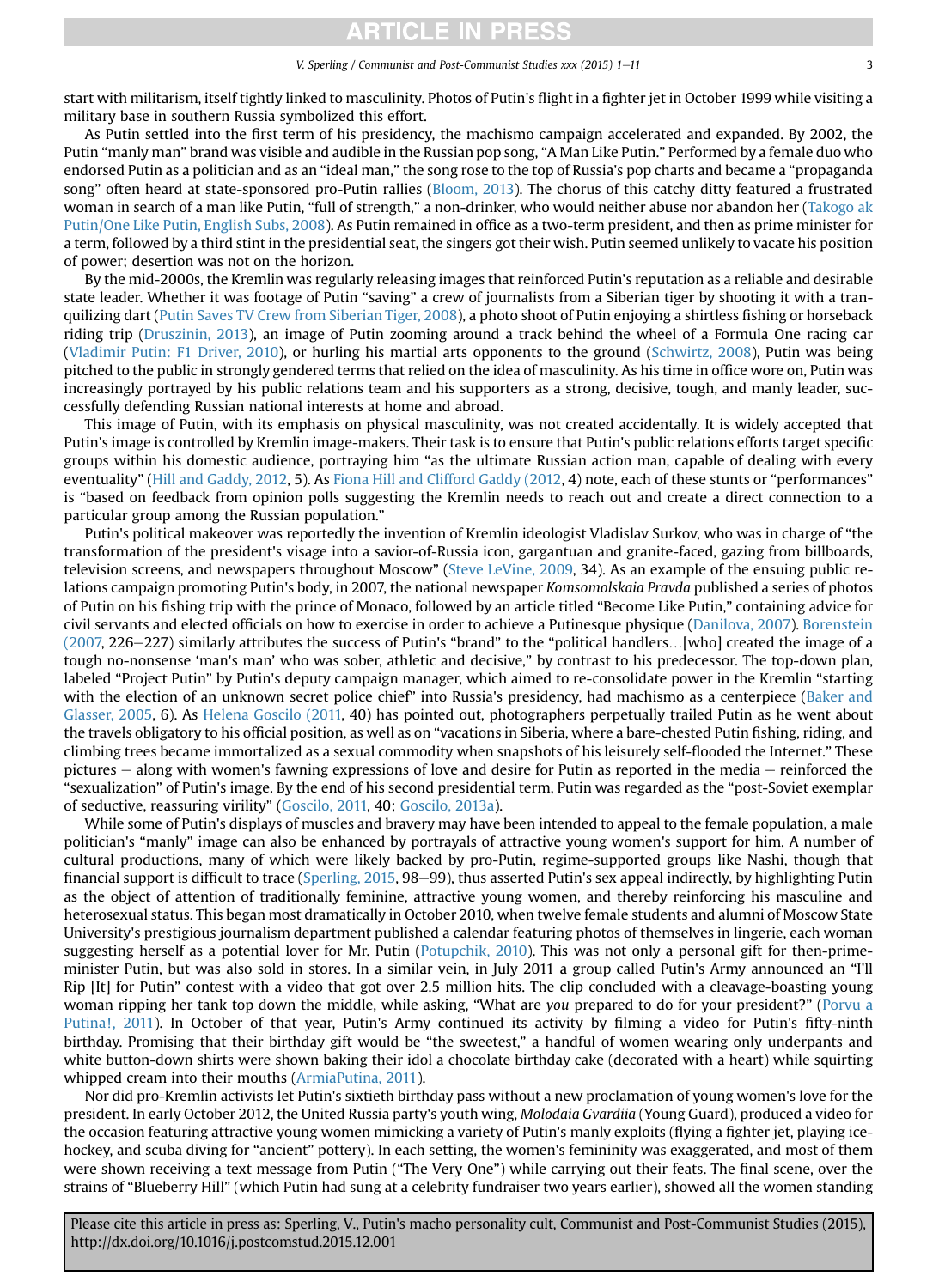#### V. Sperling / Communist and Post-Communist Studies xxx (2015)  $1-11$

together on a city street, waiting in great anticipation — with a birthday cake — for Putin to arrive. The clip closed with the "Blueberry Hill" lyric ostensibly ringing in each woman's mind: "My dreams came true." The video playfully spoofed Putin's stunts while upholding his image as a highly desirable man from the standpoint of the women who thrilled over his text messages and grew giddy at the prospect of seeing him in person [\(Molodaia Gvardiia, 2012](#page-9-0)).

The purpose of this "evidence" portraying Putin as a tough, desirable, heterosexual man, was to emphasize that Putin was the correct man for the job of leading Russia out of its temporary sojourn in the post-Soviet doldrums and toward renewed glory. Putin's own machismo was closely linked to the popular desire for Russia, too, to be seen as strong and tough, and not to be pushed around the way that it was thought to have been in the 1990s. Likewise, Putin's ideological position was founded on the reassertion of Russia's strength and sovereignty. Putin would let the West dictate neither how Russia should be run internally, nor how to define Russia's national interests abroad.

#### Masculinity in Putin-era Russian domestic and foreign policy

While an emphasis on masculinity may enhance a particular politician's image, gender norms are also used to undermine political competitors. Specifically, politicians and their supporters may try to insult their opponents by suggesting they are insufficiently manly. For example, at the state-sponsored summer camp for pro-Putin youth at Lake Seliger in 2007, during Putin's second term as President, a large poster exhibit of three male opposition leaders, Mikhail Kasyanov, Garry Kasparov, and Eduard Limonov, portrayed their faces photoshopped onto apparently female bodies clad in bustiers and thigh-high stockings, transforming them into a trio of most unmanly transvestite-prostitutes who had "sold out" Russia to the West [\(Maksim Stribnyi, 2007\)](#page-9-0).

Gender-based efforts to undermine the authority of political opponents are by no means unique to Russia. In March 2014, when interviewed on Fox News, Sarah Palin compared Barack Obama and Vladimir Putin in gendered terms, remarking, "People are looking at Putin as one who wrestles bears and drills for oil. They look at our president as one who wears mom jeans and equivocates and bloviates." Palin went on to condemn Obama for his "weak leadership" and inability to understand "peace through strength." In so doing, she was questioning his manliness in conjunction with his policy choices [\(Villacorta,](#page-10-0) [2014](#page-10-0)). Likewise, in August 2014 a politically conservative website co-founded by Neil Patel, a former advisor to Dick Cheney, featured a headline intended to insult the US president in a misogynist and homophobic fashion. It read: "Barack Obama is the first female president." The site further listed seven manly characteristics ("courage, industry, resolution, self-reliance, discipline, honor, and manliness") on which Obama had ostensibly failed to pass muster ([Gopnik, 2014\)](#page-9-0).

As when countering domestic opponents, political leaders (and their followers) may try to project masculinity abroad in an attempt to impugn the relative manliness of the leaders in the states with which they are engaged in conflict or competition. This tactic was evident in the early Putin era as Russia reasserted itself in the "near abroad"— the region of the former Soviet states. Countries in Russia's post-Soviet orbit that underwent attempts at democratizing revolutions (which were presumed to decrease Russia's influence and enhance America's power in the region) found themselves rhetorically demasculinized. Putin made clear that his regime would hold firm against the threat of a "color revolution"  $-$  such as Ukraine's "Orange" Revolution, which nonviolently ousted the incumbent president after fraudulent elections in 2004, and the "Rose" Revolution in Russia's southern neighbor, Georgia, the previous year. Following the Orange Revolution, when Russia raised the price of gas exported to Ukraine, on Russian television Ukraine was painted as America's female mistress, a "greedy, kept woman," and Russian protesters' posters outside the US embassy in Moscow instructed the United States to pay Ukraine's subsequent debts to Russia: "A Gentleman Always Pays for his Girlfriend." Putin used homophobic terms to similarly dismiss the Rose Revolution, casting it as gay. Reacting to a reporter's question following the Georgian events, Putin stated, "A rose revolution - next they'll come up with a light blue one" (To rozovaia revoliutsiia, to golubuiu eshche pridumaiut). In Russian, "light blue" is slang for "gay male." Putin's ally in that conflict, the president of South Ossetia, likewise remarked of Georgia's president, "Saakashvili is far from having democratic values  $-$  not to speak of male ones  $-$  he doesn't have any of those at all" (Riabova and Riabov,  $2010$ ,  $59-60$ ).

The Russian population responded well to Putin's self-assertion as a tough, patriotic leader protecting Russia from the nefarious plans of Western states to weaken Russia and take advantage of her oil and gas resources. By 2007, Putin was winning the hypothetical "real-man" competition; in one mid-sized Russian city 44.8 percent of Russians surveyed chose Putin when asked to name a "real man" in Russian politics ([Riabova and Riabov, 2010,](#page-9-0) 51). A larger, national-level survey in 2009 also put Putin in first place with a plurality of 14 percent naming him as a "real man in Russia," with the next closest contestant, the revered Soviet performer Vladimir Vysotskii, named by only 7 percent [\(Riabova and Riabov, 2010](#page-9-0), 48).

National pride, too, had rebounded by the end of Putin's first decade in power. A countrywide survey in 2010 found that only two percent of respondents claimed there was "nothing" for which to be proud of Russia, and only nine percent could not or did not provide a response [\(Gordost' i styd za Rossiiu, 2010\)](#page-9-0). In 2002, by contrast, 20 percent had found nothing in "the modern life of our country" in which to take pride (this was the most popular answer at the time), and fifty percent of the respondents had provided answers deemed "not pertinent" or had simply left the space blank ([Sperling, 2009](#page-10-0), 218). Over the course of his first two terms in office, the emphasis on Putin's patriotic machismo (as well as rising oil revenues) gained him popularity while also enhancing the Russian public's perception of their country's strength and influence abroad.

Putin's third presidential term provided new opportunities for enacting machismo in the foreign policy sphere, particularly around the conflict between Russia, Ukraine, the United States, and Western Europe over the Russian seizure of Crimea and Russia's involvement in the violence in Eastern Ukraine. Russian discourse concerning these events has not only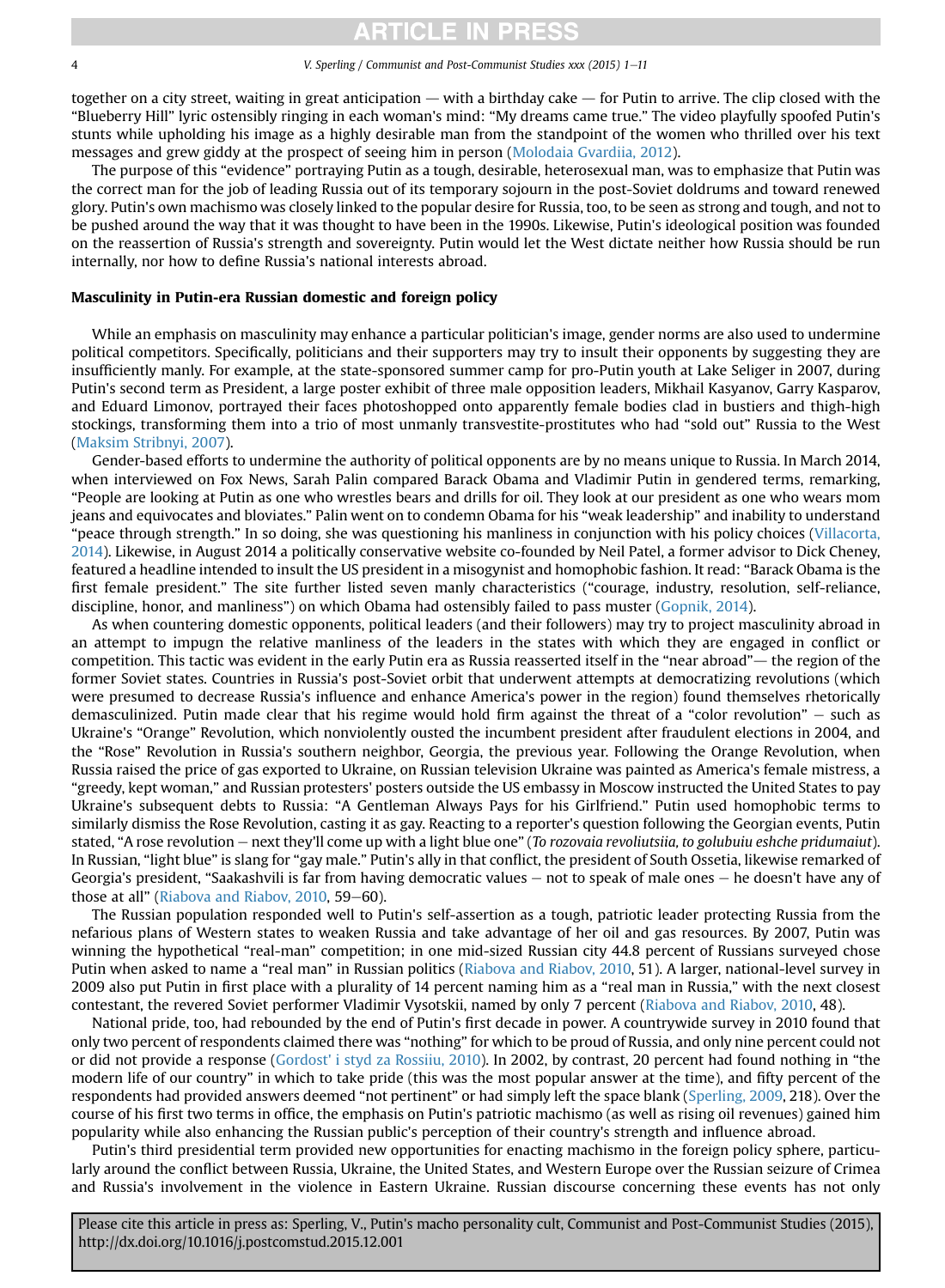highlighted Putin's own patriotic masculinity, but also entailed public questioning of rival political leaders' masculinity in the context of the conflict.

Although the seizure of Crimea sparked condemnation of Putin's foreign policy choices within the European Union and the United States, it is clear that Putin's popularity at home increased as a result of that decision. After Russia's absorption of Crimea, Putin's approval ratings rose steeply, achieving record highs ([Increasingly, Russians See No Alternative to Putin, 2015](#page-9-0)). In December 2014, despite a collapsing ruble exchange rate, 85 percent of Russians polled said they trusted Putin, which roughly matched the numbers in November, before the currency crisis ([Alexandrova, 2014\)](#page-8-0). Despite the economic downturn in Russia caused in part by the sanctions, and in larger part by the dramatic drop in oil prices, the number of people saying they wanted Putin to stay in office increased over the course of 2014. Fifty-five percent of Russians polled in December (2014) said they wanted Putin to remain president after 2018, compared with 32 percent in March of that year. In March 2015, 75 percent of Russians surveyed said they would vote for Putin if presidential polls were to be held right away, up from 70 percent in February ([Interfax, 2015](#page-9-0)).

Part of the explanation for this popular embrace is that Putin had successfully come across at home as defending Russian national interests against the West, against the United States, and against NATO, all of which were painted as acting aggressively in the international arena and ostensibly trying to enfeeble Russia. In his December 2014 press conference, when asked by a BBC reporter about Russia's role in provoking a "new Cold War" by sending Russian military forces into Ukraine (starting with Crimea, and "then whatever it is that's going on in Eastern Ukraine," as the reporter put it) Putin responded by emphasizing US and NATO aggression in Russia's back yard:

You said that Russia, to a certain extent, contributed to the tension that we are now seeing in the world. Russia did contribute but only insofar as it is more and more firmly protecting its national interests [emphasis mine]. … Now, US bases are scattered around the globe - and you're telling me Russia is behaving aggressively? Do you have any common sense at all? What are US armed forces doing in Europe, also with tactical nuclear weapons? What are they doing there?… Are we moving our forces to the borders of the United States or other countries? Who is moving NATO bases and other military infrastructure towards us? We aren't. … Is anyone engaging in some dialogue with us about it? No. … All we hear is "that's none of your business. Every country has the right to choose its way to ensure its own security." All right, but we have the right to do so too. … Finally, the ABM system…. Who was it that withdrew unilaterally from the ABM Treaty, one of the cornerstones of the global security system? Was it Russia? No, it wasn't. The United States did this, unilaterally. They are creating threats for us, they are deploying their strategic missile defense components not just in Alaska, but in Europe as well – in Romania and Poland, very close to us. And you're telling me we are pursuing an aggressive policy? ([Bol'shaia Press-Konferentsiia Vladimira Putina, 2014](#page-8-0)).<sup>2</sup>

Along similar lines, in a January 2015 speech in St. Petersburg Putin asserted that the pro-Russian separatists in Eastern Ukraine were not fighting merely the Ukrainian regular army, but rather, a NATO-sponsored "foreign legion." As Putin explained, Ukraine's army was, "in effect  $\dots$  no longer an army but a foreign legion  $-$  in this case NATO's foreign legion  $$ which does not of course pursue Ukraine's national interests." NATO's proxy forces in Ukraine boasted a "completely different agenda" and a broader geostrategic goal, namely, "containing Russia" [\(Whitmore, 2015](#page-10-0)). Confronting these ostensible Western incursions in Ukraine, and fighting so-called Western "interference" in Russia  $-$  in the form of NGOs labeled as "foreign agents" – were seen as marks of Putin's toughness against an adversary attacking Russia from both inside and outside. Under such threatening circumstances, Putin was painted as the only possible leader for Russia; opinion polls in January 2015 suggested that the majority of the population believed there was no other politician capable of replacing Putin ([Increasingly, Russians See No Alternative to Putin, 2015\)](#page-9-0).

Putin's macho assertiveness has succeeded on the home front in part because of machismo's close tie to nationalism. Russian participation in the conflict in Eastern Ukraine and the annexation of Crimea are part and parcel of Russia's military action in defense of what the regime sees as its national interests – namely, putting a stop to other states' efforts to weaken Russia or deprive Russia of its rightful place as a key player on the world stage. The Kremlin's message has been that Putin will protect Russia's national interests, and the interests of Russians abroad, such as in Crimea – and will do so unapologetically. The Russian military forces sans insignia who took up strategic locations in Crimea in February 2014 in advance of the territory's annexation, who were acknowledged by Putin, post-annexation, to have indeed been Russian military personnel, symbolize this attitude. The transformation of the officially unacknowledged "little green men" into officially recognized and celebrated "polite people" was completed with the unveiling of the first Russian monument to those troops, a statue of a "heavily armed, insignia-free soldier" with a cat in his hands, in May 2015, shortly before Russia's Victory Day celebrations ([Sindelar, 2015](#page-10-0)). Unlike Yeltsin, who was too quick to adopt Western advice in the 1990s, Putin has been presented as a leader who will not back down in the face of international pressure, symbolic or economic, and who shows in no uncertain terms that Russia is an international force to be crossed only at one's peril.

Russia's May 9th Victory Parade in 2015, marking the 70-year anniversary of Germany's surrender in the Second World War, was emblematic of this vision. The 2015 event was the largest parade to date marking the event, complete with a public component – roughly 500,000 people marched in an "Immortal Regiment" with photographs of their relatives who served in the Great Patriotic War e in which Putin himself took part, bearing a photo of his father (Bigg, 2015; '[Immortal Regiment](#page-8-0)'

<sup>2</sup> Translation from Johnson's Russia List, December 20, 2014.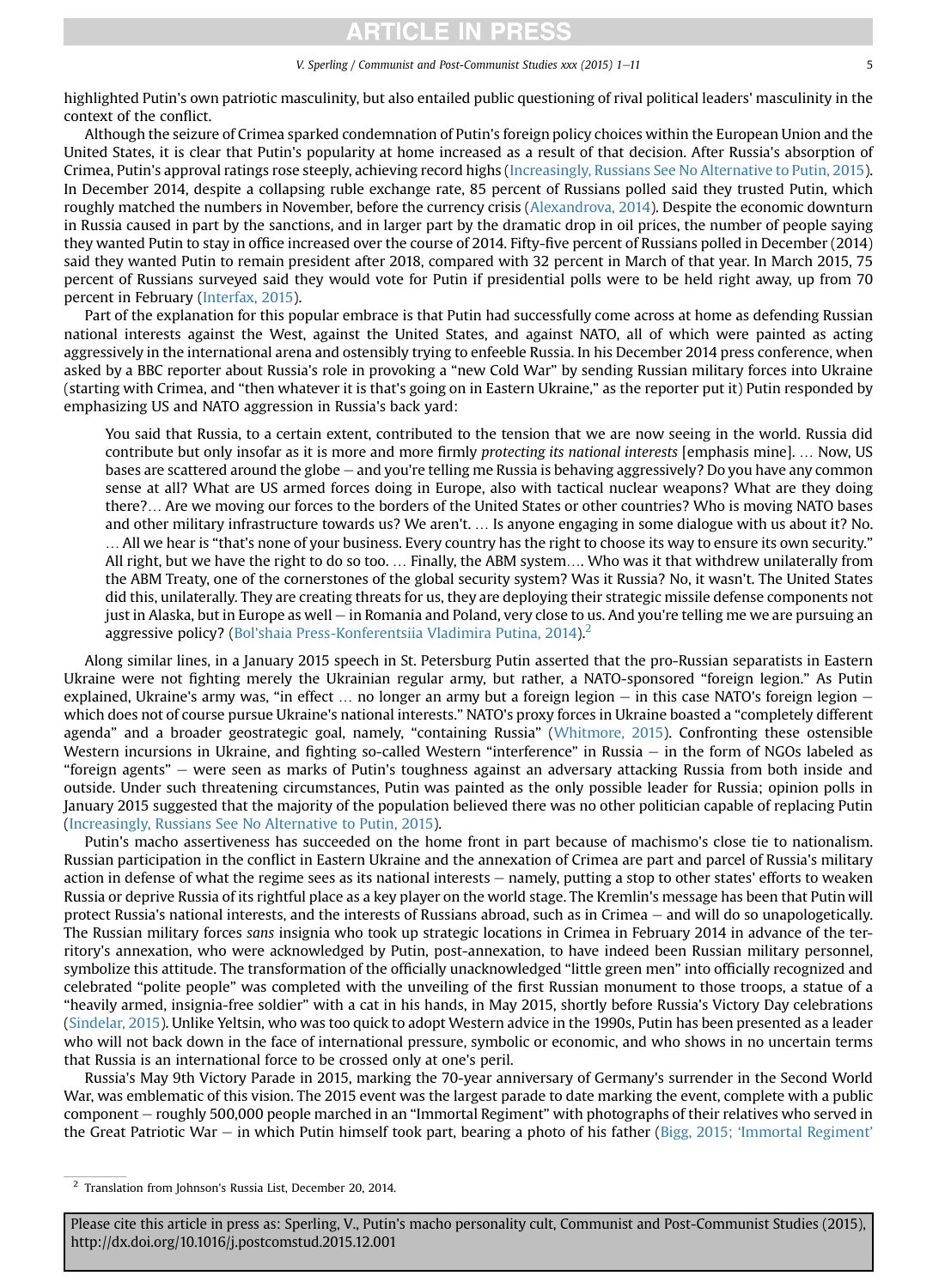#### 6 V. Sperling / Communist and Post-Communist Studies xxx (2015) 1-11

[Marches Through Streets of Russia, 2015\)](#page-8-0). Major weaponry had been restored to Russia's victory parades in 2008 on the eve of Russia's invasion of Georgia ([Gutterman, 2015\)](#page-9-0). Perhaps to emphasize Russia's preparedness to contend with any foreign aggression, the 2015 parade featured nuclear missiles as well as previewing a newly designed Russian Armata T-14 battle tank [\(Grove, 2015](#page-9-0)). Western European and US leaders boycotted the event. Putin ignored the slight and proceeded apace in the close company of Chinese President Xi Jinping as he had when President Obama refused to attend the Sochi Olympics in protest over Russian homophobic legislation on gay rights.

We can also see an instance of the Russian regime's ongoing efforts to highlight Putin's toughness in the face of Western challenges in the television spots advertising his "big press conference" in mid-December 2014. One of these ads featured clips from Putin's speeches, where, among other things, he pointed out that Crimea and Sevastopol were returning to Russia; that the destruction in Eastern Ukraine could not be allowed; and that "politically motivated" sanctions by the West were a mistake. Putin also noted that "Russia will not change its orientation" (with a sly smile  $-$  making an allusion to sexual orientation), and was shown firmly stating, "A bear doesn't ask permission from anybody" ([Bol'shaia Press-Konferentsiia](#page-8-0) [Prezidenta Rossii Vladimira Putina, 2014\)](#page-8-0). The second ad echoed this resolute tone, using only short video clips and images over a dramatic musical soundtrack heavy on drums. Without any narration, viewers were shown various scenes of destruction, including Kiev's Maidan Square in flames, a beheading in the desert, and massive flooding, along with footage of falling ruble exchange rates. While these images were interspersed with more uplifting ones  $-$  of Russian cosmonauts and Olympic athletes e the overall message appeared to be that the world was a dangerous place. A strong leader was needed to confront the forces of chaos that were threatening Russia, and to manage to achieve victory over any foes despite such travails [\(Vladimir Putin Press Conference 2014](#page-10-0) – [Teaser Trailer, 2014](#page-10-0)).

The regime's contention that Western economic sanctions constituted an effort to weaken Russia, rather than to punish the regime's aggressive moves against a neighboring sovereign state, did not fall on deaf ears. Most Russians were not inclined to believe that the sanctions imposed by the United States and European Union were a response to Russian policy in Ukraine. As of December 2014, 72 percent of Russians polled said they believed that the main purpose of Western sanctions was "to weaken and humiliate Russia" [\(Levada-Tsentr, 2014](#page-9-0)). Only 14 percent thought that the sanctions were in response to Russia's annexation of Crimea (an effort "to restore the geopolitical balance that had been disturbed by the joining of Crimea to Russia"), while 6 percent said the purpose of the sanctions was "to stop the war, destruction and human casualties in Eastern Ukraine" ([Litovkin, 2014; Levada-Tsentr, 2014\)](#page-9-0).

Indeed, Russians blamed the United States for the Ukrainian crisis. According to a Levada-Center poll in December 2014, 48 percent of respondents believed that it was the United States' "attempt to organize the next 'color' revolution in Ukraine" that had led to the crisis in that state, and 56 percent believed that it was mainly Western influence "trying to pull Ukraine into the orbit of [Western] political interests" that had brought people into the streets of Kiev [\(Levada-Tsentr, 2014](#page-9-0)). Likewise, 67 percent of Russians polled thought the Western reaction to the "events in Crimea and Eastern Ukraine" could best be explained by a "hostile attitude toward Russia, and the desire to seize the moment to exert pressure on Russia" such as by applying sanctions [\(Levada-Tsentr, 2014\)](#page-9-0).

By the middle of Putin's third presidential term, an anti-Western tone had become popular and increasingly sharp. In September 2014, anti-American views had reached their "highest level since the collapse of the Soviet Union" [\(Sherlock,](#page-10-0) [2014](#page-10-0)). While Russia is not a democracy, the regime does have reason to care about public support ([Hale, 2014](#page-9-0), 74). And the Russian public, like publics around the globe, understands gender  $-$  ideas about masculinity and femininity. Thus an effective authority-building method was not only to portray Putin as strong and manly and therefore as a good leader for Russia, but simultaneously to paint Russia's American and other Western opponents as weak, effeminate and insufficiently manly compared to Putin, and thus deserving of disregard or even condemnation.

This tactic has been visible in the contemporary conflict over Ukraine in the depiction in the Russian media and social media of President Putin, President Obama, and other political leaders with regard to their relative masculinity. One emblematic example of the notion of putting down the masculinity of one's foreign opponents was in the Russian news in late July 2014, just after the United States imposed a new round of sanctions on Russia, and in the wake of the shooting down of Flight MH 17 in Eastern Ukraine, when Dmitry Rogozin, Russia's deputy prime minister, tweeted out a pair of photos side by side. One showed Putin holding and petting a leopard, while the other showed Barack Obama holding and cuddling a white poodle. The caption read, "We have different values and different allies," and the implication was that a mere poodle was all Obama could handle, whereas Putin displayed his calm mastery over a leopard  $-$  a potentially dangerous wild animal  $-$  and thus showed himself the stronger of the two men ([Hall, 2014\)](#page-9-0).

In an article examining the way Barack Obama has been portrayed in Russian political discourse, Russian social scientist [Riabova \(2014\)](#page-9-0) pointed to a number of other examples where Obama had undergone de-masculinization. An October 2014 exhibit of political cartoons and drawings in Moscow, organized by Molodaia Gvardiia (Young Guard), the youth wing of Putin's political party, United Russia, included several artworks featuring Putin and Obama. One of these showed Putin having taken Obama down in a martial arts move, with the latter remaining on his back, arms and legs akimbo. On another poster, Putin held Obama by the ear, implying that Obama was a child being disciplined by the stronger leader. The caption read, "So, you're going to try to get your hands on Ukraine, too?" (budesh' eshche Ukrainu trogat') [\(Riabova, 2014](#page-9-0), 68). A third revealed President Obama napping at his desk in the Oval Office, while Putin, looking chipper, takes a selfie with the sleeping US leader in the background ([Molodaia Gvardiia, 2014\)](#page-9-0).

In interviews conducted by Riabova in Ivanovo (Russia), between August and September 2014, comparing Obama's and Putin's traits, respondents viewed the Russian president as having stereotypically masculine characteristics: "strong, rational,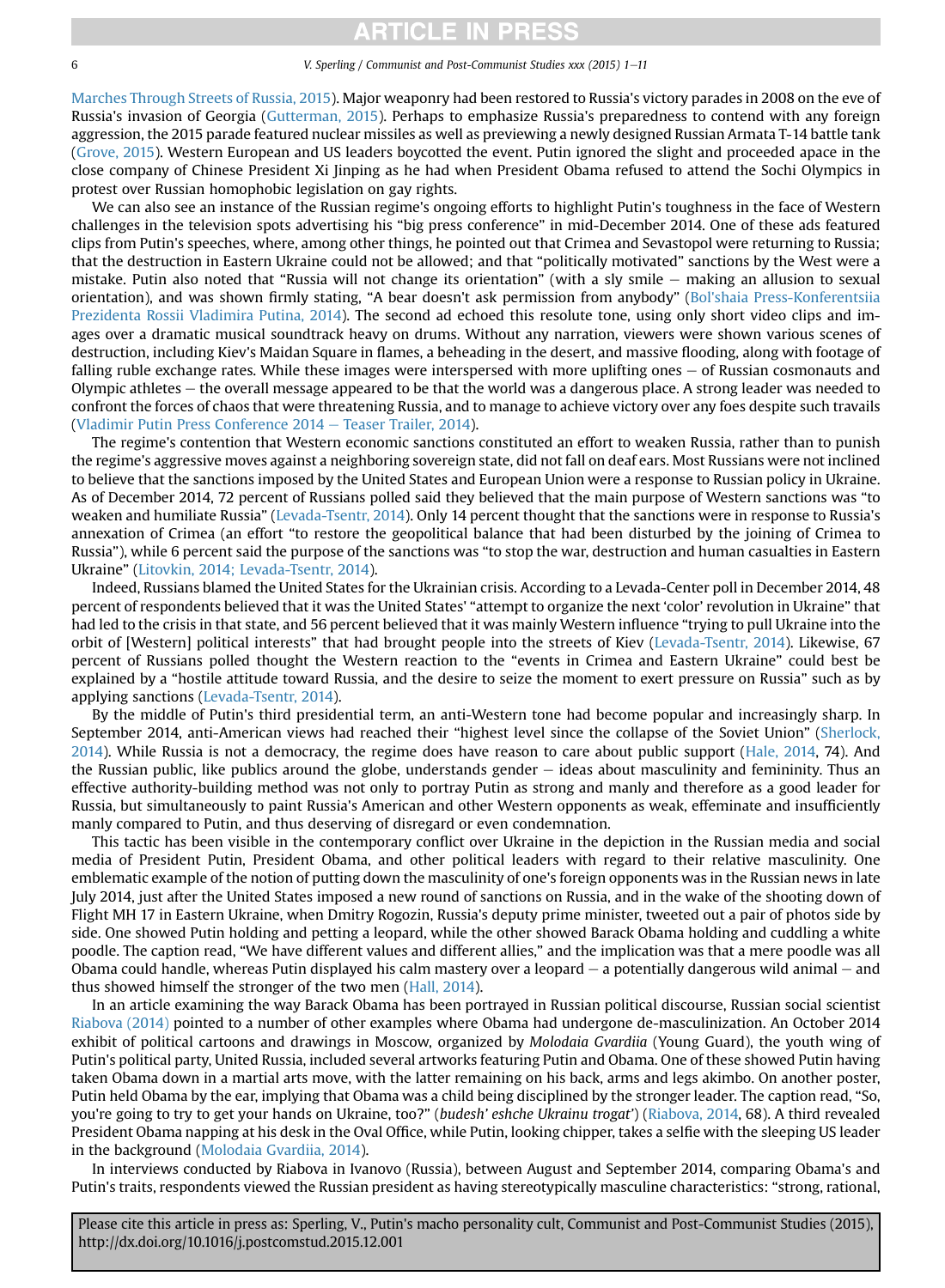#### V. Sperling / Communist and Post-Communist Studies xxx (2015) 1–11

coldblooded, taking responsibility on himself," and regarded Obama as more feminine: "weak, emotional, indecisive, avoiding responsibility" ([Riabova, 2014](#page-9-0), 68). These results preferring Putin to Obama on the masculinity front generally reflected those found in 2007 and 2010 ([Riabova and Riabov, 2010](#page-9-0), 51; [Riabova, 2014](#page-9-0)). Riabova concluded that the Russian media had made use of "representations of Putin's and Obama's masculinity with the intention of legitimating the authorities and justifying Russia's right to an independent foreign policy" ([Riabova, 2014](#page-9-0), 68). This aspect of the regime's macho-patriotic strategy was working on the public.

Charges of insufficient manliness can be applied to politically active women in opponent countries as well as to male political figures. Such rhetoric includes jibes at women for being weak (since weakness stereotypically describes the female sex, and thus makes women appear inappropriate as politicians), or for being too manly (that is to say, gender deviant), which sometimes takes the form of labeling female public figures as lesbians. The Ukraine crisis provided opportunities for several such statements. After Putin had justified the Russian occupation of Crimea as having been necessary in order to protect the Russians living there, Hillary Clinton compared Putin's claims to statements made in 1930s Germany about safeguarding German minorities prior to Hitler's appropriation of Polish and Czechoslovakian territory [\(Hillary Clinton Compares Russian](#page-9-0) [President's Actions to Hitler, 2014](#page-9-0)). Putin retorted in a French radio interview in June 2014 that it was "better not to argue with women," adding, with regard to Clinton's statement, "When people push boundaries too far, it's not because they are strong but because they are weak. But maybe weakness is not the worst quality for a woman" ([Schreck, 2014](#page-9-0)).

Similarly, in April 2014, a Russian television program about the female supporters of the "fascistic" anti-Yanukovich movement in Ukraine accused them of being sexually deprived, and hence politically badly behaved. The women labeled in this fashion included Dalia Grybauskaite, the female president of Lithuania and US Assistant Secretary of State, Victoria Nuland, as well as Iryna Farion, a right-wing Ukrainian nationalist politician, Tatiana Chernovol, a journalist and Maidan activist, and Olga Bogomolets, who had coordinated emergency medical assistance on the Maidan. Labeled as "furies," they were variously said to suffer of a range of supposed pathologies from lesbianism to sexual frustration, to account for their anti-Kremlin political inclinations. The ostensible "expert" presenting his analysis on the "Furies of the Maidan" program argued that female extremism was "always rooted not only in convictions but in some sort of sexual pathology" (quoted in [Young,](#page-10-0)  $2014$ ). In short, women who publicly opposed Russian policy  $-$  whether in Ukraine or elsewhere  $-$  were deviants, clearly unsuited for politics.

As Putin's regime settled into a fourth successive term in power, it seemed that the worse Russia's situation got, whether diplomatically, economically, or by further military entrenchment in Ukraine, the stronger Putin's political position at home became ([Alexandrova, 2014\)](#page-8-0). In part, this domestic success can be attributed to perceptions about masculinity, namely, that a "tough" leader was needed in order to prevent the West from succeeding at weakening Russia's position internationally and economically. The vaster the enemy being confronted – from domestic NGO "spies" to NATO's "foreign legion" in Ukraine – the better and more necessary Putin looked: strong, decisive, and dedicated to action in defense of Russia's national welfare. And, in that context, contrasting his masculinity to that of his rivals – whether the rival was Barack Obama, Hillary Clinton, or a metaphorical "gay" Europe  $-$  boosted his popularity and his perceived legitimacy at home.

#### Loving the leader: "grassroots" support for Putin

Putin's popularity and the idea of his irreplaceability have been reinforced by propaganda efforts on the part of the regime and the so-called "grassroots" allies it constructs, such as the series of Kremlin-connected pro-Putin youth groups that began to crop up as soon as Putin had come to power. These groups and their public activities have helped create the impression of a communal outpouring of love and appreciation for Putin, with a focus on his strength, patriotism, and protection of Russia's national interests. Masculinity constitutes an inseparable component of these concepts.

The first of these groups was a patriotic pro-Putin youth organization called Idushchie Vmeste (Walking Together). Created in 2000, it held its first mass action in May 2001. There, several thousand young people, most sporting Putin t-shirts and the slogan, "Everything is on track" (vse putem  $-$  a pun in Russian, as "on track" sounds similar to "Putin"), came together in Moscow to celebrate Putin's first year as Russia's president ([Lassila, 2012,](#page-9-0) 43). The 2004 "Orange Revolution" in Ukraine served as a catalyst for the formation of Walking Together's successor, Nashi ("Ours"), a youth organization designed to defend and enthusiastically support the Russian regime in power. The brainchild of Vladislav Surkov, Nashi was intended to help preserve the political status quo and prevent the onset of a revolution aimed at unseating the ruling regime and holding the incumbent Russian government to a more democratic set of political standards ([Barry, 2011](#page-8-0)).

From the outset, Nashi consisted mostly of college-aged students, and soon became the face of pro-regime youth organizing ([Molodezhnoe demokraticheskoe antifashistskoe dvizhenie NAShI, 2011; Borovikov, 2011\)](#page-9-0). The "favorite son" of the Kremlin family, this politicized youth organization was the beneficiary of the many resources at the regime's disposal. Having ballooned to 100,000 reported members by 2011, Nashi towered over the handful of liberal anti-Kremlin youth groups that managed to eek out an existence in Russia's radically imbalanced political field [\(Sperling, 2015,](#page-10-0) 82–94; [Jones, 2011](#page-9-0)). Nashi's original purpose was to support Putin, promote Russia's modernization, and bolster patriotism, particularly among youth. The group's manifesto, penned in 2005, noted that Russia would need to be strong, as weakness would "turn the country into a victim of its stronger competitors." But if Russia took advantage of its strengths, it would achieve a position of "global leadership e the task of our generation" [\(Manifest Molodezhnogo Dvizheniia](#page-9-0) 'NAShI', 2005).

Nashi's manifesto also clearly identified the two threats to Russia's success: the United States and international terrorism, both of which sought "to control Eurasia and the entire world." For Russia's youth, then, the task was to defend their state's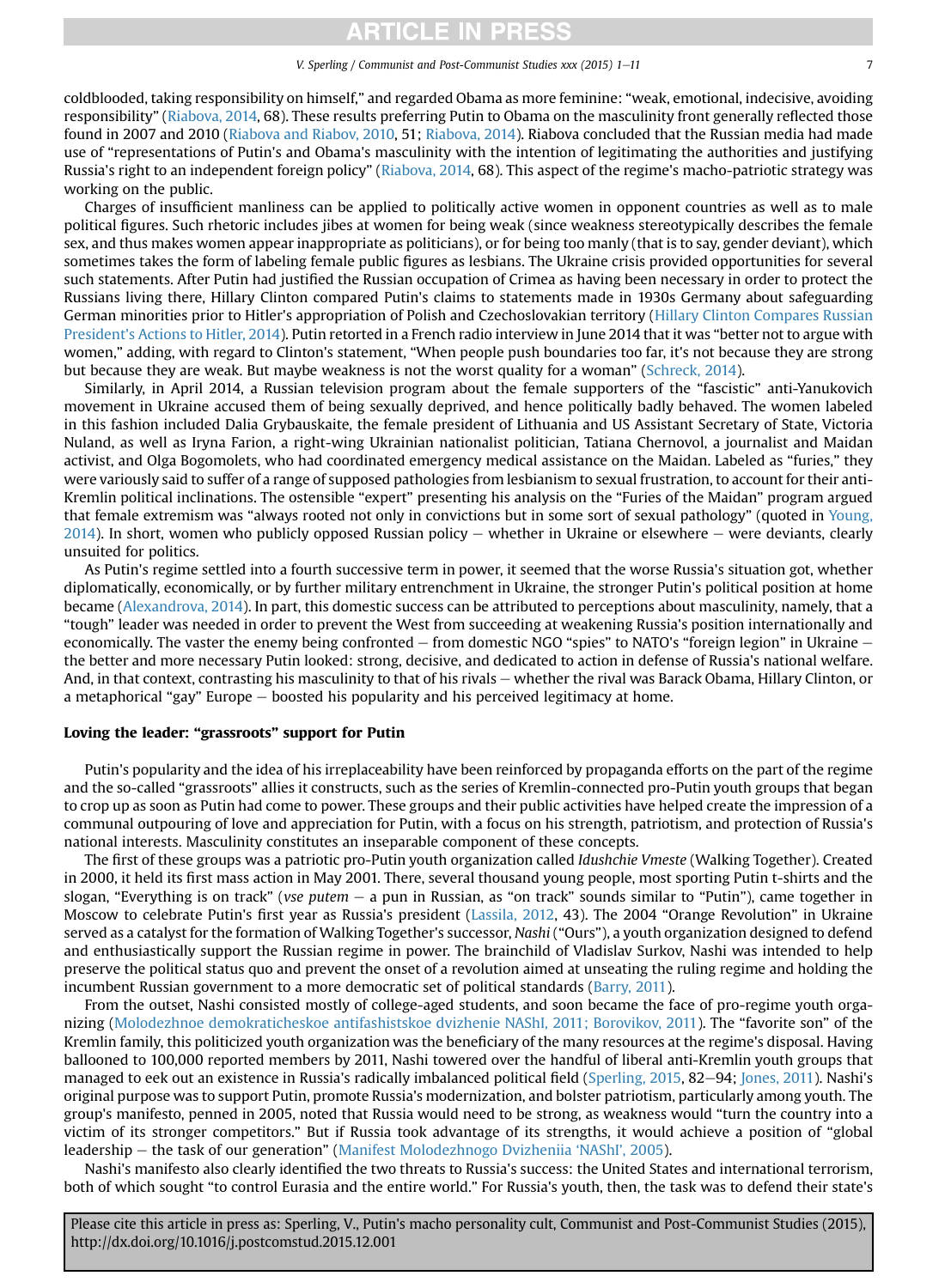#### V. Sperling / Communist and Post-Communist Studies xxx (2015)  $1-11$

"sovereignty" as their grandfathers had done against the Nazis in the Second World War. Not only did Nashi's program statement imply parallels between Nazi fascists and the United States government, the manifesto also derided Russia's liberal leaders in the decade after the Soviet collapse, who had "look[ed] to the West" for examples to follow, and who took Western "orders." Rather than calling for a new regime, Nashi's manifesto claimed that "political stability" was the linchpin of Russia's economic progress. The group's task was to endorse the political status quo under Putin, and prevent the return of those political forces that preferred to have Russia run from outside, "as was the case in the 1990s." Those political forces, identified by Nashi as an "unnatural union of liberals and fascists, of Westernizers and ultranationalists, of international foundations and international terrorists," wanted only one thing: "to undermine the first positive changes in Russia, and to permanently return the country to the era of ineffective, weak government and collapsing society" ([Manifest Molodezhnogo Dvizheniia](#page-9-0) 'NAShI'[, 2005\)](#page-9-0).

What Russia's fascists and liberals had in common, Nashi's manifesto explained, was their hatred for Putin. Nashi, on the other hand, assured its devotees that Putin, "having strengthened the state," was the right person to take Russia forward to its "claim to leadership in the world of the 21st century." This forward movement, however, was threatened by opposition from "internal and external opponents," and embodied in opposition to Putin's rule. Stressing the value of action rather than liberal "verbiage," Nashi's leaders encouraged youth to join in making Russia great again [\(Manifest Molodezhnogo](#page-9-0) [Dvizheniia](#page-9-0) 'NAShI', 2005), and, at the national level, engaged its supporters in mass rallies and other manifestations of patriotic-political obeisance, reportedly including physical attacks on oppositionists [\(Masked Men Attack NBP Activists,](#page-9-0) [2005](#page-9-0)).

The pro-Putin discourse over Ukraine in 2014 embodied precisely the rhetoric of Nashi's manifesto. The new government in Kiev was labeled as "fascist" (to link it to Nazism) and also as a set of flunkies beholden to the US State Department. Meanwhile, ongoing crackdowns against "foreign agents" within Russia bolstered the regime's argument that Russia was faced by external enemies and an internal fifth-column. Russia's anti-foreign-agent campaign began in March 2013. By April 2015, 52 Russian NGOs had been designated by the regime as foreign agents; these included women's groups such as the Committee of Soldiers' Mothers and the League of Women Voters in St. Petersburg and a number of well-known human rights organizations such as Memorial and Public Verdict in Moscow ([Russia: Government against Rights Groups, 2015](#page-9-0)).

Although Nashi itself crumbled after the grassroots surge of election protests in late 2011, a new pro-Putin group called Set' (Network), founded in 2014 ([Luhn, 2014\)](#page-9-0), carried on the tradition of youth support for the president. Following the "birthday gift" trend, in October 2014, for Putin's 62nd birthday, Network produced two gifts emphasizing Putin's achievements as an unshakeable national leader navigating a hostile international environment. The first gift was an art exhibit featuring renderings of "The Twelve Labors of Putin", modeled after the Twelve Labors of Hercules [\(Set' Storonnikov Vladimira Putina,](#page-9-0)  $2014$ ). Here Putin could be seen  $-$  among other things  $-$  shielding Russia from the foreign economic sanctions imposed after Russia's takeover of Crimea  $-$  where the sanctions were portrayed as a multi-headed serpent (the Hydra). In the painting, Putin has wasted no time, having already chopped off the hydra-head that belonged to the US, and is wielding his shield and preparing a similar outcome for the EU, Japan, and Canada ([Rosenberg, 2014](#page-9-0)). Network's second gift was a series of giant patriotic murals painted on exterior walls in seven Russian cities, each illustrating one of Putin's achievements for Russia: Strength, Remembrance, Arctic, Sovereignty, History, Security, and Olympics – making an impressive physical anagram for the Russian word for "thank you" (spasibo) [\(Luhn, 2014\)](#page-9-0).

As Network's press secretary explained, under Putin, Russia was a winning state: "We took Crimea, held the Olympics and started winning hockey championships … Before, we were losing all the time" ([Luhn, 2014](#page-9-0)). With Putin in charge, the state, like its leader, had become a unit that could not be pushed around, and that would not hesitate to use force, ostensibly in selfdefense. Along those lines, in August 2014, during his visit to the annual Kremlin-sponsored youth gathering, Camp Seliger, when speaking to the assembled campers Putin noted that Russia's military forces, with their nuclear weapons, were prepared for any "aggression" that might come Russia's way from foreign countries, and added, "It's best not to mess with us" [\(Reuters, 2014\)](#page-9-0). This "tough talk" symbolically suggested that the speaker  $-$  like the state  $-$  was prepared to use violence in the event of threats. The annexation of Crimea earlier that year, and the acknowledgement of Russian military presence there (even if not in the fighting in Eastern Ukraine) matched this "tough guy" rhetoric.

As noted above, manifestations of political masculinity are bolstered by attractive women's public allegiance to the leader. With regard to Ukraine, a "spontaneous" outpouring of love for Putin from a female fan appeared on YouTube in late January 2015 in the form of a new song by Mashani, a Russian female singer from Novosibirsk. The catchy pop tune, "My Putin" (Moi Putin), lauded Putin for his fearless ability to face the "war that threatens on all fronts," and his willingness to "challenge" those who stand in the way of his goals. In the music video, a tall, slender, woman with ribbons in her long hair wears a tricolor dress patterned after the Russian flag, and proclaims her delight that Putin has taken Crimea, and – more surprisingly e that he's going to "revive the [Soviet] Union." She is also shown in a blue-and-yellow dress e the colors of the Ukrainian flag e looking alarmed and sad, trapped inside a bombed-out brick building, seeking help from Putin. The chorus, which she sings in the guise of both "Ukraine" and "Russia," in her different outfits, brings together Putin's machismo in foreign policy and his appeal as a man: "You're Putin/I want to be with you/I'm calling after you/My Putin, my dear Putin/Take me with you/I want to be with you" ([Mashany Music, 2015\)](#page-9-0). In this artistic rendering, female sexuality was marshaled to illustrate Putin's desirability as a man and as a state leader. According to "My Putin," not only does Crimea "want to be" with Putin and his country, but so does the whole of Ukraine.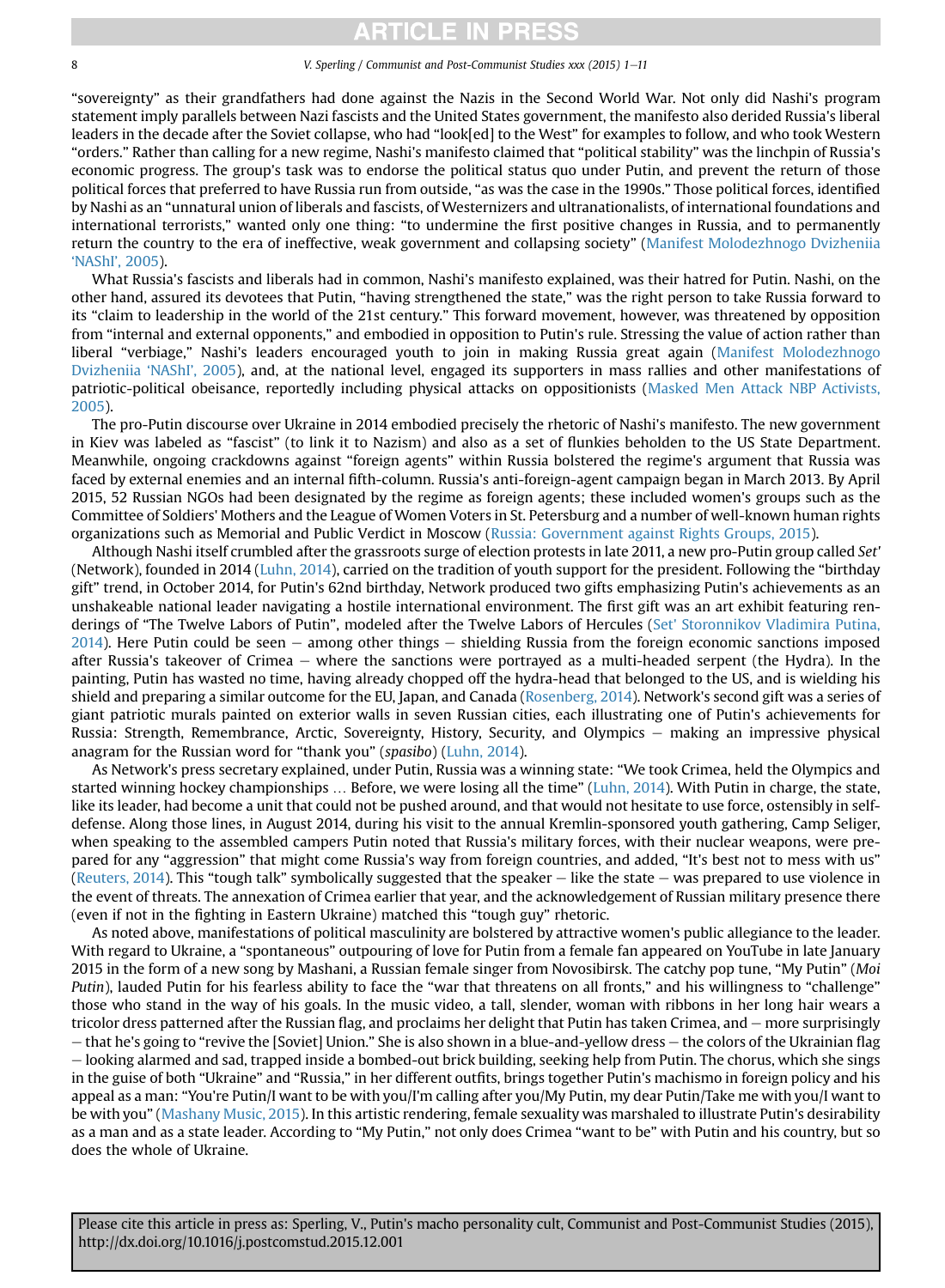### ICI E IN PRES

#### <span id="page-8-0"></span>Conclusion

A personality cult is a political legitimation strategy. It may appear excessive or even absurd at times, but its function is straightforward: to secure the leader's position under circumstances where democratic methods of legitimation are absent or weak. Putin-era Russia falls into the latter category. As [Colton \(2007\)](#page-9-0) showed, post-Soviet Russian presidential elections were both pluralist and competitive in the 1990s and early 2000s, but that competitiveness declined over time. In 1996, Yeltsin had been forced into a second round election (having won only 38 percent in the first round), and in March 2000 Putin won his first presidential election with only 53 percent of the vote – and multiple candidates with some appeal to the population had made earning that first-round victory far from a surety. By 2004, however, Putin won the presidential election easily, with 71 percent of the vote, confronting opponents of no significant stature; the voters either liked Putin and saw him as capable, or simply couldn't "imagine" anyone other than him occupying the position and handling its demands as well as Putin had ([Colton, 2007\)](#page-9-0).

The outcome of the next two presidential elections was hardly in question; Putin's handpicked successor, Dmitry Medvedev, pulled in 71 percent of the vote in 2008 during Putin's term off, and in 2012 Putin comfortably returned to office with the support of nearly 64 percent of the voters. Regularly held elections against the backdrop of an uneven playing field for political opposition groups, limited freedoms of press and assembly, and an executive branch that used its power to limit political pluralism while keeping the media spotlight on the incumbent president, signified Russia's descent into what [Levitsky and Way \(2010\)](#page-9-0) call "competitive authoritarianism." Under these circumstances, an excessive focus on the leader including a personality cult of sorts  $-$  serves to convince parts of the population of the incumbent's right to rule.

The way that Russia's national strength and brazenness in foreign policy and Putin's assertiveness about the superiority of his rule at home have been pitched to the public goes hand in hand with masculinity. Putin's visual and verbal displays of machismo are perhaps the most obvious illustrations of this phenomenon, but as we have seen, female sexuality, too, has been used in the service of male political authority in Putin's Russia.

Machismo has been mobilized as evidence of political leaders' legitimate authority in regimes of varied type and geographic location; it is neither peculiar to authoritarian regimes nor to Russia ([Sperling, 2015](#page-10-0), 19-26). What, then, can the Russian case tell us about the circumstances under which a "macho personality cult" might arise?

Part of the explanation may be individual. Putin—given his career trajectory and his lifestyle preferences for avoiding alcohol and embracing physical fitness—was well suited to be framed as a macho strongman who could reverse Russia's waning power and oversee the country's resurgence. But a larger part of the explanation goes beyond the Russian case and is rooted in a widespread, if not universal, phenomenon: the cultural framing of masculinity under patriarchy makes the assertion of masculinity a vehicle for power. Misogyny, which underlies patriarchal ideology, reduces women and femininity to a lower level of status and power than men and masculinity. Traditional masculinity therefore enables male political leaders to assert their power over others who can be identified or characterized as traditionally feminine. Political actors in contests over power, then, can readily adopt the use of gender norms—including machismo and homophobia — as a way to justify the power that they have or seek.

However, political actors' strategic use of masculinity as part of a legitimation strategy requires widespread societal acceptance of gender stereotypes, and a patriarchal culture that privileges maleness and masculinity over femaleness and femininity. Also, it works only when the public political use of those norms is not likely to be arrested by a strong feminist movement or another cultural force objecting to misogyny itself. In the Russian case, the availability of a patriarchal cultural idiom and the absence of a sizeable feminist movement made the use of politicized masculinity possible in a way that it would not be in a community where overt sexism was no longer seen as acceptable in the political realm [\(Sperling, 2015,](#page-10-0) 4).

To some extent, the choice to wield masculinity and other gender norms to devalue opponents and recruit supporters is conscious and, to some extent, unconscious, especially for people whose interpretative toolboxes lack a feminist analysis. Generally speaking, our choices are constrained by the dominant paradigms of discourse and action in which we are immersed. Political actors cannot help but engage gender norms in their actions and speech, whether they do it on purpose or not. But whether political actors' use of gender norms is conscious or unconscious, it is still an inextricable part of the context in which legitimation strategies are chosen. In the end, the more we learn about the links between masculinity and political legitimation strategies, the more complete our picture will be of how power reproduces itself  $-$  and about how power can be contested—in Russia and elsewhere ([Sperling, 2015](#page-10-0), 6).

#### References

Rossiia 1, 2014. [http://russia.tv/brand/show/brand\\_id/35906.](http://russia.tv/brand/show/brand_id/35906)

[Alexander, Jeffrey, 2011. Performance and Power. Polity, Malden, MA.](http://refhub.elsevier.com/S0967-067X(15)00060-4/sref2)

Alexandrova, Lyudmila, 2014 December 26. No Decline in Russians' Confidence in Vladimir Putin. Itar-Tass.com. <http://itar-tass.com/en/opinions/769519>. ArmiaPutina, 2011 October 6. Tortik lia Putina! Chocolate Cake! YouTube.com. [https://www.youtube.com/watch?v](https://www.youtube.com/watch?v=rVCiwYqX180)=[rVCiwYqX180.](https://www.youtube.com/watch?v=rVCiwYqX180) [Baker, Peter, Glasser, Susan, 2005. Kremlin Rising. Scribner, New York](http://refhub.elsevier.com/S0967-067X(15)00060-4/sref5).

Barry, Ellen, 2011 December 27. Surkov, Architect of Putin's Political System, is Reassigned. NYTimes.com sec. World/Europe. [http://www.nytimes.com/](http://www.nytimes.com/2011/12/28/world/europe/putin-takes-another-swipe-at-russian-protesters.html?_r=1) [2011/12/28/world/europe/putin-takes-another-swipe-at-russian-protesters.html?\\_r](http://www.nytimes.com/2011/12/28/world/europe/putin-takes-another-swipe-at-russian-protesters.html?_r=1)=[1.](http://www.nytimes.com/2011/12/28/world/europe/putin-takes-another-swipe-at-russian-protesters.html?_r=1)

Bigg, Claire, 2015 May 11. Dumped Veterans' Photos Mar Moscow V-Day March. RFERL.org. [http://www.rferl.org/content/dumped-veterans-photos-mars](http://www.rferl.org/content/dumped-veterans-photos-mars-moscow-war-march/27010068.html)[moscow-war-march/27010068.html.](http://www.rferl.org/content/dumped-veterans-photos-mars-moscow-war-march/27010068.html)

Bloom, Alexis, 2013. A Man like Putin. Sound Tracks. PBS. Accessed March 27. [http://www.pbs.org/soundtracks/stories/putin/.](http://www.pbs.org/soundtracks/stories/putin/) Bol'shaia Press-Konferentsiia Vladimira Putina, 2014 December 18. Prezident Rossii. <http://kremlin.ru/news/47250>.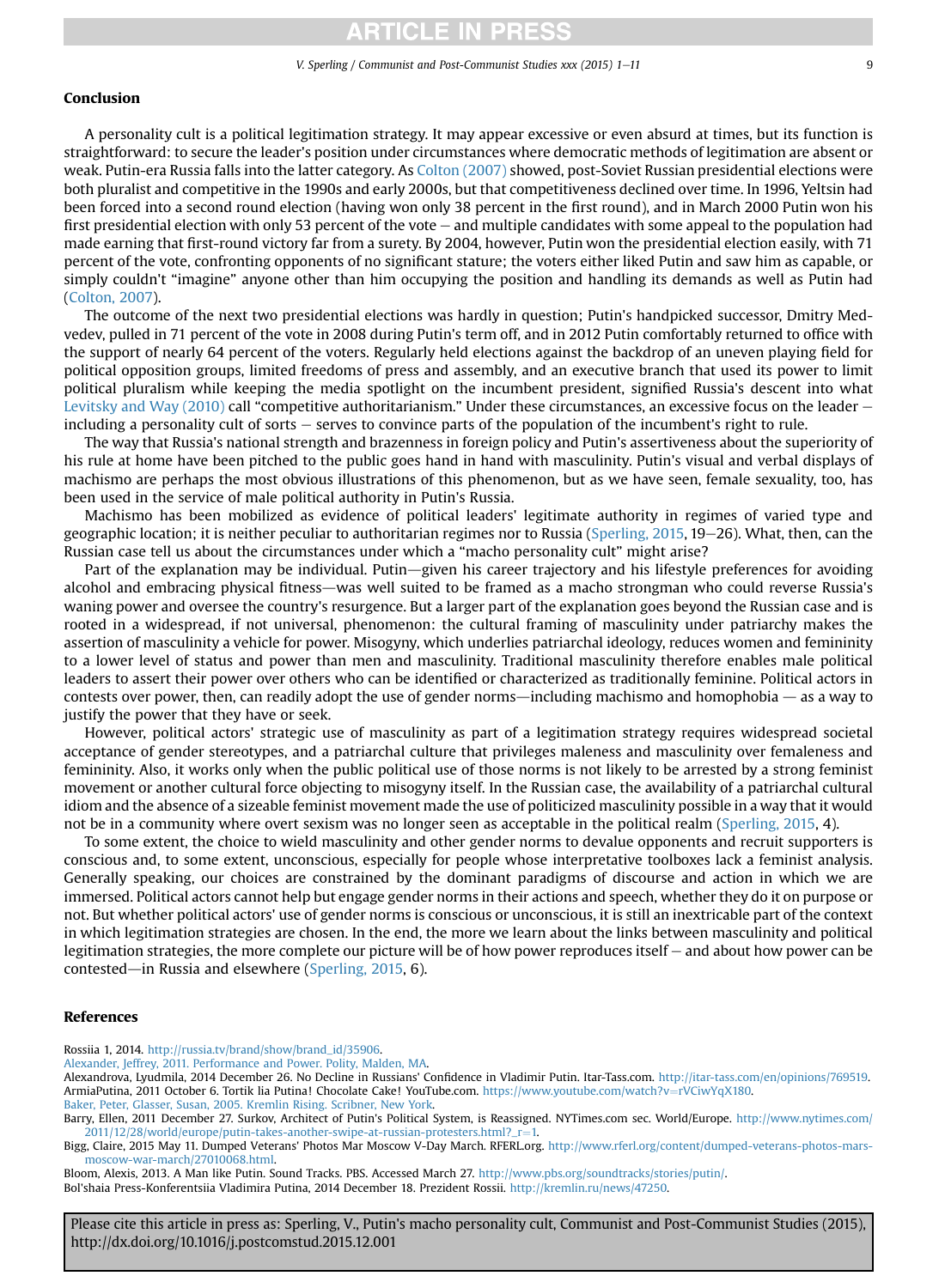#### <span id="page-9-0"></span>10 10 V. Sperling / Communist and Post-Communist Studies xxx (2015) 1-11

[Borenstein, Eliot, 2007. Overkill: Sex and Violence in Contemporary Russian Popular Culture. Cornell University Press.](http://refhub.elsevier.com/S0967-067X(15)00060-4/sref10) [Borovikov, Nikita, 2011. Nashi, Interview by Author, Moscow](http://refhub.elsevier.com/S0967-067X(15)00060-4/sref11). [Cassiday, Julie A., Johnson, Emily D., 2013. A personality cult for the modern age: reading Vladimir Putin's public Persona. In: Goscilo, Helena \(Ed.\), Putin as](http://refhub.elsevier.com/S0967-067X(15)00060-4/sref12) [Celebrity and Cultural Icon. Routledge, London and New York, pp. 37](http://refhub.elsevier.com/S0967-067X(15)00060-4/sref12)-[64.](http://refhub.elsevier.com/S0967-067X(15)00060-4/sref12) [Colton, Timothy, 2007. Putin and the attenuation of Russian democracy. In: Herspring, Dale \(Ed.\), Putin's Russia, third ed. Rowman and Little](http://refhub.elsevier.com/S0967-067X(15)00060-4/sref13)field, pp. 37-[52.](http://refhub.elsevier.com/S0967-067X(15)00060-4/sref13) Cult of Putin, 2015 March 16. CNN.com. [http://www.cnn.com/2012/03/02/europe/gallery/cult-of-vladimir-putin/index.html.](http://www.cnn.com/2012/03/02/europe/gallery/cult-of-vladimir-putin/index.html) Danilova, Svetlana, 2007 August 21. Stan' Takim, ak Putin! Komsomolskaia Pravda. [http://www.kp.ru/daily/23954/71877/.](http://www.kp.ru/daily/23954/71877/) Druszinin, Alexey, 2013. Vladimir Putin's Passion for Sports. RIA Novosti. Accessed April 16. [http://en.rian.ru/photolents/20121007/176420498.html.](http://en.rian.ru/photolents/20121007/176420498.html) Goble, Paul, 2015 April 30. Putin's Personality Cult Exceeds Stalin's 'by Every Measure.'. Euromaidan Press. [http://euromaidanpress.com/2015/04/30/putins](http://euromaidanpress.com/2015/04/30/putins-personality-cult-exceeds-stalins-by-every-measure/)[personality-cult-exceeds-stalins-by-every-measure/.](http://euromaidanpress.com/2015/04/30/putins-personality-cult-exceeds-stalins-by-every-measure/) Gopnik, Adam, 2014 July 31. No More Mr. Tough Guy. The New Yorker. [http://www.newyorker.com/news/daily-comment/mr-tough-guy.](http://www.newyorker.com/news/daily-comment/mr-tough-guy) Gordost' i styd za Rossiiu, 2010. Dominanty No. 35. Fond Obshchestvennoe Mnenie. [bd.fom.ru/pdf/d35gis10.pdf.](http://bd.fom.ru/pdf/d35gis10.pdf)

[Goscilo, Helena, 2011. The ultimate celebrity: VVP as VIP Objet d'Art. In: Goscilo, Helena, Strukov, Vlad \(Eds.\), Celebrity and Glamour in Contemporary](http://refhub.elsevier.com/S0967-067X(15)00060-4/sref20) [Russia: Shocking Chic. Routledge, London and New York, pp. 29](http://refhub.elsevier.com/S0967-067X(15)00060-4/sref20)-[55.](http://refhub.elsevier.com/S0967-067X(15)00060-4/sref20)

[Goscilo, Helena, 2013a. Putin's performance of masculinity: the action hero and macho sex-object. In: Goscilo, Helena \(Ed.\), Putin as Celebrity and](http://refhub.elsevier.com/S0967-067X(15)00060-4/sref21) Cultural [Icon. Routledge, pp. 180](http://refhub.elsevier.com/S0967-067X(15)00060-4/sref21)-[207.](http://refhub.elsevier.com/S0967-067X(15)00060-4/sref21)

[Goscilo, Helena, 2013b. Russia's ultimate celebrity: VVP as VIP Objet D'art. In: Putin as Celebrity and Cultural Icon. Routledge, London and New York, pp.](http://refhub.elsevier.com/S0967-067X(15)00060-4/sref22)  $6 - 36$  $6 - 36$  $6 - 36$ 

[Goscilo, Helena, Strukov, Vlad, 2011. Introduction. In: Celebrity and Glamour in Contemporary Russia: Shocking Chic. Routledge, London and New York, pp.](http://refhub.elsevier.com/S0967-067X(15)00060-4/sref23)  $1 - 26$  $1 - 26$  $1 - 26$ .

Grove, Thomas, 2015 May 9. Putin puts on vast victory day parade in Moscow. Wall Str. J. [http://www.wsj.com/articles/putin-puts-on-vast-victory-day](http://www.wsj.com/articles/putin-puts-on-vast-victory-day-parade-1431167707)[parade-1431167707.](http://www.wsj.com/articles/putin-puts-on-vast-victory-day-parade-1431167707)

Gutterman, Steve, 2015. Missiles, Medals, and Putin's Victory Day Parade. Accessed May 11. [http://www.rferl.org/content/russian-victory-day-parade-putin/](http://www.rferl.org/content/russian-victory-day-parade-putin/27002562.html) [27002562.html](http://www.rferl.org/content/russian-victory-day-parade-putin/27002562.html).

[Hale, Henry, 2014. Patronal Politics: Eurasian Regime Dynamics in Comparative Perspective. Cambridge University Press, Cambridge, UK.](http://refhub.elsevier.com/S0967-067X(15)00060-4/sref26)

Hall, John, 2014 August 1. Kremlin Mocks Obama's Masculinity by Tweeting Picture of Him Holding a Poodle Next to Putin Petting a LeopardjMail Online. Mail Online. [http://www.dailymail.co.uk/news/article-2713032/Kremlin-mocks-Obamas-masculinity-tweeting-picture-holding-poodle-Putin-petting](http://www.dailymail.co.uk/news/article-2713032/Kremlin-mocks-Obamas-masculinity-tweeting-picture-holding-poodle-Putin-petting-leopard.html)[leopard.html](http://www.dailymail.co.uk/news/article-2713032/Kremlin-mocks-Obamas-masculinity-tweeting-picture-holding-poodle-Putin-petting-leopard.html).

[Hill, Fiona, Gaddy, Clifford G., 2012. Mr. Putin: Operative in the Kremlin. Brookings Institution Press.](http://refhub.elsevier.com/S0967-067X(15)00060-4/sref28)

Hillary Clinton Compares Russian President's Actions to Hitler, 2014 March 6. RT.com. <http://rt.com/news/clinton-compare-russia-hitler-146/>.

'Immortal Regiment' Marches Through Streets of Russia, 2015 May 9. NBC News. [http://www.nbcnews.com/news/world/immortal-regiment-marches](http://www.nbcnews.com/news/world/immortal-regiment-marches-through-streets-russia-n356561)[through-streets-russia-n356561.](http://www.nbcnews.com/news/world/immortal-regiment-marches-through-streets-russia-n356561)

Increasingly, Russians See No Alternative to Putin, 2015 January 15. The Moscow Times. [http://www.themoscowtimes.com/news/article/increasingly](http://www.themoscowtimes.com/news/article/increasingly-russians-see-no-alternative-to-putin/514428.html)[russians-see-no-alternative-to-putin/514428.html.](http://www.themoscowtimes.com/news/article/increasingly-russians-see-no-alternative-to-putin/514428.html)

Interfax, 2015 March 27. Putin's Electoral Rating Reaches New High in Late March. Russia Beyond The Headlines. [http://rbth.com/news/2015/03/27/putins\\_](http://rbth.com/news/2015/03/27/putins_electoral_rating_reaches_new_high_in_late_march_44819.html) [electoral\\_rating\\_reaches\\_new\\_high\\_in\\_late\\_march\\_44819.html.](http://rbth.com/news/2015/03/27/putins_electoral_rating_reaches_new_high_in_late_march_44819.html)

Jones, James, 2011 December 8. Putin's Youth Movement Provides a Sinister Backdrop to Russia's Protests. Guardian.co.uk. [http://www.guardian.co.uk/](http://www.guardian.co.uk/commentisfree/2011/dec/08/putin-russia-elections) [commentisfree/2011/dec/08/putin-russia-elections](http://www.guardian.co.uk/commentisfree/2011/dec/08/putin-russia-elections).

Khrushchev, Nikita, 2007 April 26. Great speeches of the 20th century: the cult of the individual  $-$  part 1. Guardian. [http://www.theguardian.com/](http://www.theguardian.com/theguardian/2007/apr/26/greatspeeches1) [theguardian/2007/apr/26/greatspeeches1.](http://www.theguardian.com/theguardian/2007/apr/26/greatspeeches1)

[Lassila, Jussi, 2012. The Quest for an Ideal Youth in Putin's Russia II: the Search for Distinctive Conformism in the Political Communication of Nashi,](http://refhub.elsevier.com/S0967-067X(15)00060-4/sref35) [2005](http://refhub.elsevier.com/S0967-067X(15)00060-4/sref35)-[2009. ibidem-Verlag, Stuttgart.](http://refhub.elsevier.com/S0967-067X(15)00060-4/sref35)

Levada-Tsentr, 2014 December 30. 'Maidan,' Krym, Sanktsii. Levada-Tsentr. <http://www.levada.ru/30-12-2014/maidan-krym-sanktsii>.

[LeVine, Steve, 2009. Putin's Labyrinth: Spies, Murder and the Dark Heart of the New Russia. Random House](http://refhub.elsevier.com/S0967-067X(15)00060-4/sref37).

[Levitsky, Steven, Way, Lucan A., 2010. Competitive Authoritarianism: Hybrid Regimes after the Cold War,](http://refhub.elsevier.com/S0967-067X(15)00060-4/sref38) first ed. Cambridge University Press.

Litovkin, Nikolai, 2014 October 9. Purpose of Sanctions Is Unclear for Many Russians. Russia Beyond The Headlines. [http://rbth.com/business/2014/10/09/](http://rbth.com/business/2014/10/09/purpose_of_sanctions_is_unclear_for_many_russians_40471.html) [purpose\\_of\\_sanctions\\_is\\_unclear\\_for\\_many\\_russians\\_40471.html.](http://rbth.com/business/2014/10/09/purpose_of_sanctions_is_unclear_for_many_russians_40471.html)

Luhn, Alec, 2014 October 11. Vlad is Rad: Meet the Hipster Wing of Putin's Propaganda Machine. ForeignPolicy.com. [http://www.foreignpolicy.com/articles/](http://www.foreignpolicy.com/articles/2014/10/11/vlad_is_rad_russia_putin_set_network_youth_nashi_hipsters) [2014/10/11/vlad\\_is\\_rad\\_russia\\_putin\\_set\\_network\\_youth\\_nashi\\_hipsters](http://www.foreignpolicy.com/articles/2014/10/11/vlad_is_rad_russia_putin_set_network_youth_nashi_hipsters).

Maksim Stribnyi, 2007 August 17. Ulitsa Krasnykh Fonarei Na Seligere. [http://mc-masters.livejournal.com/394646.html.](http://mc-masters.livejournal.com/394646.html)

Manifest Molodezhnogo Dvizheniia 'NAShI.', 2005 October 25. Nashi.su. [http://web.archive.org/web/20051025115524/http://www.nashi.su/pravda/](http://web.archive.org/web/20051025115524/http://www.nashi.su/pravda/83974709) [83974709](http://web.archive.org/web/20051025115524/http://www.nashi.su/pravda/83974709).

Mashany Music, 2015 January 28. Mashani - Moi Putin. YouTube.com. [https://www.youtube.com/watch?x-yt-ts](https://www.youtube.com/watch?x-yt-ts=1422503916&x-yt-cl=85027636&v=-v6Jw9rsWCE)=[1422503916](https://www.youtube.com/watch?x-yt-ts=1422503916&x-yt-cl=85027636&v=-v6Jw9rsWCE)&[x-yt-cl](https://www.youtube.com/watch?x-yt-ts=1422503916&x-yt-cl=85027636&v=-v6Jw9rsWCE)=[85027636](https://www.youtube.com/watch?x-yt-ts=1422503916&x-yt-cl=85027636&v=-v6Jw9rsWCE)&[v](https://www.youtube.com/watch?x-yt-ts=1422503916&x-yt-cl=85027636&v=-v6Jw9rsWCE)= [v6Jw9rsWCE.](https://www.youtube.com/watch?x-yt-ts=1422503916&x-yt-cl=85027636&v=-v6Jw9rsWCE)

Masked Men Attack NBP Activists, 2005 August 31. The Moscow Times. [http://www.themoscowtimes.com/news/article/masked-men-attack-nbp-activists/](http://www.themoscowtimes.com/news/article/masked-men-attack-nbp-activists/210256.html) [210256.html](http://www.themoscowtimes.com/news/article/masked-men-attack-nbp-activists/210256.html).

Molodaia Gvardiia, 2012 October 7. Videopozdravlenie Prezidentu Vladimiru Putinu Ot Molodogvardeitsev. MGER2020.ru. [http://mger2020.ru/nextday/](http://mger2020.ru/nextday/2012/10/07/39219) [2012/10/07/39219.](http://mger2020.ru/nextday/2012/10/07/39219)

Molodaia Gvardiia, 2014 October 31. 'Molodaia Gvardiia' Provodit v Moskve Patrioticheskuiu Art-Vystavku. YouTube.com. [https://www.youtube.com/](https://www.youtube.com/watch?v=Bae2H8DkhOQ#t=14) [watch?v](https://www.youtube.com/watch?v=Bae2H8DkhOQ#t=14)=[Bae2H8DkhOQ#t](https://www.youtube.com/watch?v=Bae2H8DkhOQ#t=14)=[14.](https://www.youtube.com/watch?v=Bae2H8DkhOQ#t=14)

Molodezhnoe demokraticheskoe antifashistskoe dvizhenie NAShI, 2011. Proekty. Nashi.su. Accessed August 3. [http://nashi.su/projects.](http://nashi.su/projects)

Porvu a Putina!, 2011 July 13. YouTube.com. [http://www.youtube.com/watch?v](http://www.youtube.com/watch?v=1Easr8WTwxs)=[1Easr8WTwxs](http://www.youtube.com/watch?v=1Easr8WTwxs).

Potupchik, Kristina, 2010 October 6. Devushki Zhurfaka MGU Razdelis' lia Putina. Blog Kristiny Potupchik. [http://krispotupchik.livejournal.com/92592.html.](http://krispotupchik.livejournal.com/92592.html) Putin Saves TV Crew from Siberian Tiger, 2008 September 2. Reuters. [http://www.reuters.com/article/2008/09/02/us-putin-tiger-idUSLV19939720080902.](http://www.reuters.com/article/2008/09/02/us-putin-tiger-idUSLV19939720080902) Reuters, 2014 August 30. Don't mess with nuclear Russia, says Vladimir Putin. Econ. Times. [http://articles.economictimes.indiatimes.com/2014-08-30/news/](http://articles.economictimes.indiatimes.com/2014-08-30/news/53387681_1_eastern-ukraine-crimea-pro-european-government) [53387681\\_1\\_eastern-ukraine-crimea-pro-european-government.](http://articles.economictimes.indiatimes.com/2014-08-30/news/53387681_1_eastern-ukraine-crimea-pro-european-government)

Riabova, Tat'iana, 2014. 'Putin vs Obama'[: Protivopostavlenie Natsional'nykh Maskulinnostei Kak Faktor Sovremenogo Rossiiskogo Antiamerikanizma.](http://refhub.elsevier.com/S0967-067X(15)00060-4/sref52) [Zhenshchina v Ross. Obshchestve 4, 63](http://refhub.elsevier.com/S0967-067X(15)00060-4/sref52)-[71.](http://refhub.elsevier.com/S0967-067X(15)00060-4/sref52)

[Riabova, T.B., Riabov, O.V., 2010. Nastoiashchii Muzhchina Rossiiskoi Politiki? \(K Voprosu O Gendernom Diskurse Kak Resurse Vlasti\). POLIS Polit.](http://refhub.elsevier.com/S0967-067X(15)00060-4/sref53) Issled. 5,  $48 - 63$  $48 - 63$  $48 - 63$ .

Rosenberg, Steve, 2014 October 7. In Pictures: the 12 Labours of ... Putin - BBC News. BBC News. [http://www.bbc.com/news/world-europe-29513589.](http://www.bbc.com/news/world-europe-29513589)

Russia: Government against Rights Groups, 2015 April 20. Human Rights Watch. [http://www.hrw.org/news/2015/04/20/russia-government-against-rights](http://www.hrw.org/news/2015/04/20/russia-government-against-rights-groups)groups

Schreck, Carl, 2014 June 4. Putin Dismisses Clinton's Hitler Comparison with Sexist Jab. RFERL.org. [http://www.rferl.org/content/putin-dismisses-clintons](http://www.rferl.org/content/putin-dismisses-clintons-hitler-comparison-with-sexist-jab/25410658.html)[hitler-comparison-with-sexist-jab/25410658.html.](http://www.rferl.org/content/putin-dismisses-clintons-hitler-comparison-with-sexist-jab/25410658.html)

Schwirtz, 2008 October 8. Putin in martial arts video. N. Y. Times. <http://www.nytimes.com/2008/10/08/world/europe/08iht-putin.1.16776325.html>.

Set' Storonnikov Vladimira Putina, 2014. Facebook.com. Accessed October 11. [https://www.facebook.com/moiputin/photos/a.255798231161770.59311.](https://www.facebook.com/moiputin/photos/a.255798231161770.59311.242442775830649/730293253712263/?type=1) [242442775830649/730293253712263/?type](https://www.facebook.com/moiputin/photos/a.255798231161770.59311.242442775830649/730293253712263/?type=1)=[1.](https://www.facebook.com/moiputin/photos/a.255798231161770.59311.242442775830649/730293253712263/?type=1)